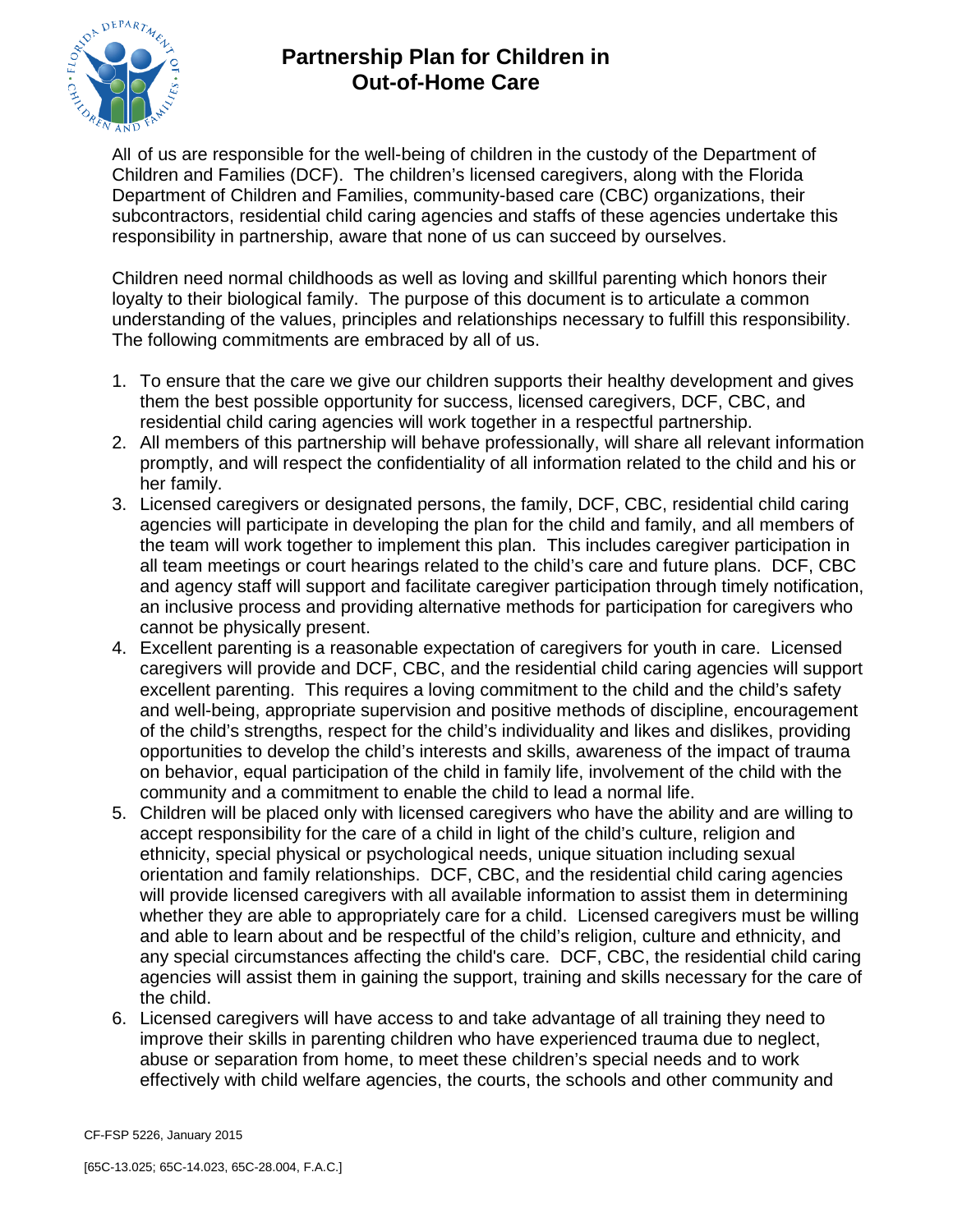governmental agencies.

- 7. DCF, CBC, and residential child caring agencies will provide licensed caregivers with the support they need to enable them to provide quality care for the child.
- 8. Once a licensed foster parent or residential child caring agency accepts the responsibility of caring for the child, the child will be removed from that placement when the foster parent(s) or residential child caring agency is clearly unable to care for him or her safely or legally, when the child and his or her biological family are reunified, when the child is being placed in a legally permanent home in accordance with the case plan or court order, or when the removal is demonstrably in the child's best interest.
- 9. If a child must leave the placement in a licensed setting for one of these reasons and in the absence of an unforeseeable emergency, the transition will be accomplished according to a plan which involves cooperation and sharing of information among all persons involved, respects the child's developmental stage and psychological needs, ensures they have all their belongings, and allows for a gradual transition from the child's placement and, if possible, for continued contact with the foster parent or residential child caring agency after the child leaves.
- 10. When the plan for the child includes reunification, licensed caregivers or their designees and agency staff will work together to assist the biological parents in improving their ability to care for and protect their children and to provide continuity for the child.
- 11. Licensed caregivers will respect and support the child's ties to his or her biological family (parents, siblings and extended family members) and will assist the child in visitation and other forms of communication. DCF, CBC, and the residential child caring agencies will provide licensed caregivers or their designee with the information, guidance, training and support necessary for fulfilling this responsibility.
- 12. Licensed caregivers or their designees will work in partnership with DCF, CBC, the residential child caring agency to obtain and maintain records that are important to the child's well-being including child resource records, medical records, school records, photographs, and records of special events and achievements.
- 13. Licensed caregivers or their designees will effectively advocate for children in their care with the child welfare system, the court, and community agencies, including schools, child care, health and mental health providers, and employers. DCF, CBC, and residential child caring agencies will support them in doing so and will not retaliate against them as a result of this advocacy.
- 14. Licensed caregivers or their designees will participate fully in the child's medical, psychological and dental care as they would for their biological child. Agency staff will support and facilitate this participation. Caregivers, DCF, CBC, and residential child caring agencies will share information with each other about the child's health and well-being.
- 15. DCF, CBC, residential child caring agencies and staff of these agencies will ensure that children are enrolled in school or in the best educational setting that meets their needs. Caregivers will support that the child continues to be enrolled at the school of origin when, if possible it is in the best interest of the child, with the goal of minimal disruption of the child's education.
- 16. Licensed caregivers or their designees will support the child's school success by participating in school activities and meetings, including IEP (Individualized Education Plan) meetings, assisting with school assignments, supporting tutoring programs, meeting with teachers and working with an educational surrogate if one has been appointed and encouraging the child's participation in extra-curricular activities.
- 17. DCF, CBC, residential child caring agencies and staff of these agencies will show no